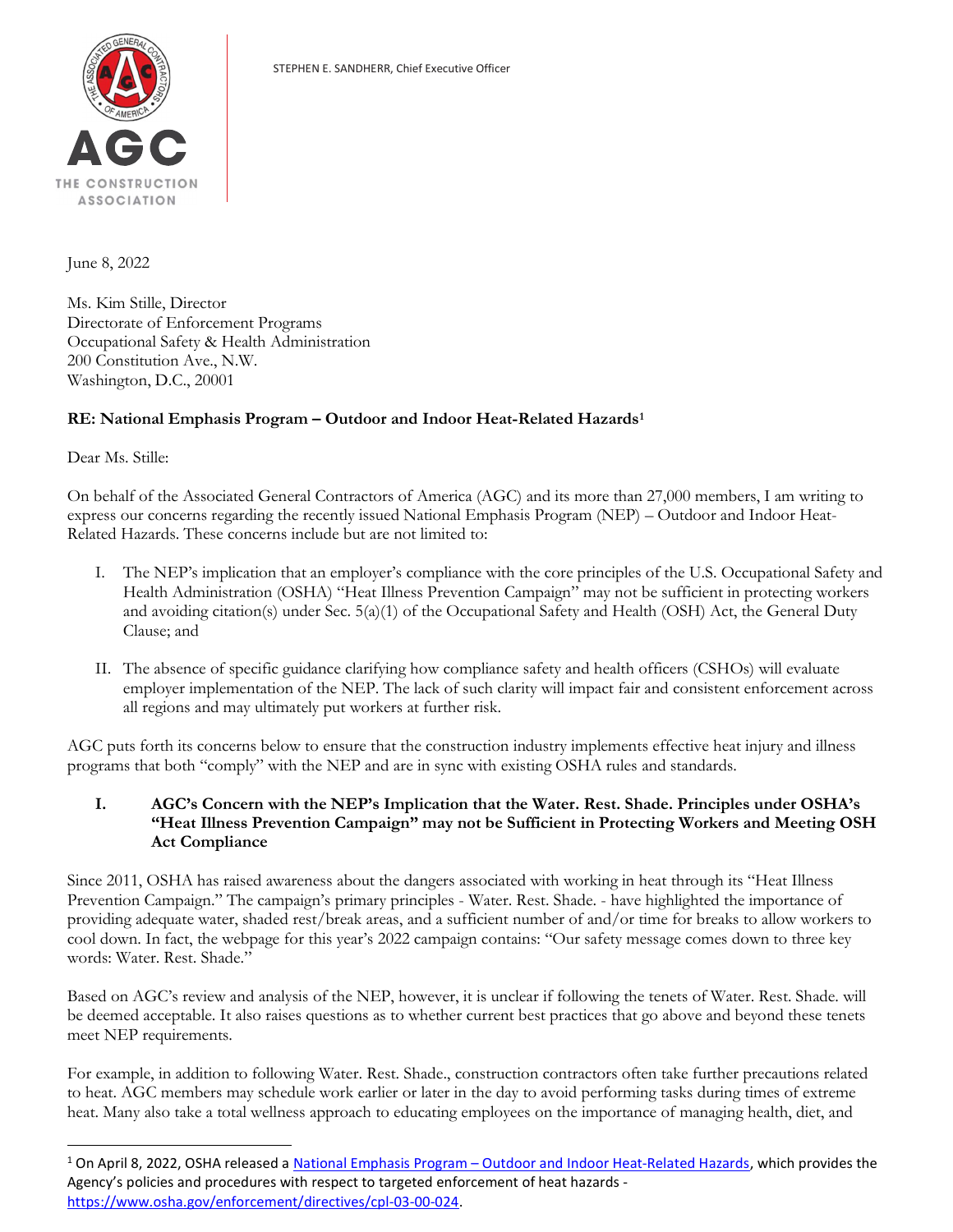hydration to mitigate heat impacts.

## II. AGC's Concerns with the Absence of Specific Guidance Clarifying How CSHOs Evaluate Employer Implementation of the NEP

Using the enforcement guidance provided in the NEP, OSHA compliance officers will be expected to review certain key facets of an employer's heat illness program to determine whether there may be a violation of OSHA's General Duty Clause. Throughout the NEP, the language provides prescriptive elements of a heat illness and injury program that must be considered during enforcement proceedings. These elements range from monitoring ambient temperature(s) and levels of work exertion to implementing a buddy system on "hot" days.<sup>2</sup> Additionally, the NEP directs CSHOs to identify activities relevant to heat-related hazards. For example, CSHOs shall identify:

- The use of heavy or bulky clothing or equipment, including personal protective equipment (PPE); and
- Estimate workload exertions by observing the types of job tasks performed by employees and whether those activities can be categorized as moderate, heavy, or very heavy work, while considering both average workload and peak workload.

The NEP still leaves many unanswered questions as to what enforcement position OSHA will take when evaluating employer heat illness programs. For example, what training will be provided to compliance officers to be able to determine the proper "workload" for each particular employee and job task?

What is more, existing OSHA standards govern how and when employees must wear PPE and how particular activities must be performed to avoid injuries and illnesses. OSHA's failure to provide guidance to CSHO's to determine how or when an employer's compliance with an existing OSHA standard or rule places employers in a position of perhaps complying with the NEP at the expense of an existing standard or rule. Consequently, in the absence of a clear set of parameters that CSHOs can use to gauge an employers' efforts, AGC holds that OSHA enforcement of the NEP will at best be arbitrary and capricious and at worst set the stage for workplace hazards unrelated to heat that lead to non-heat related injuries or illnesses.

Clear communication of what employer heat program elements are acceptable and sufficient—while also in line with existing OSHA rules and standards—is key to achieving the desired result of the NEP: ensuring a workplace free of hazards related to heat. This information must be shared across OSHA and made available to the regulated community. Construction contractors must be provided with some level of confidence that their good faith efforts are effective and "compliant" with OSHA's expectations.

Furthermore, without a federal standard, under the General Duty Clause, one could always assume that more could have been done to protect workers, especially in the aftermath of a heat-related incident. The guidance informing CSHOs how to issue citations is consistent with the agency's Field Operations Manual (FOM). The FOM states that General Duty Clause citations are not intended to allege that the violation is a failure to implement certain precautions, corrective actions, or other abatement measures, but rather address the failure to prevent or remove a particular hazard. As previously stated, it would benefit contractors to clearly understand what measures could have been implemented to better protect workers and avoid citations.

Due process requires that the procedures by which laws are applied must be evenhanded so that individuals are not subjected to the arbitrary exercise of government power. OSHA's NEP for heat illness "set[s] forth a targeted enforcement component" and through the program, OSHA will conduct heat-related workplace inspections.<sup>3</sup> The Agency's policies and procedures with respect to targeted enforcement of heat hazards create great challenges for construction firms, given its ambiguity and the great uncertainty of how it will be applied on any one construction jobsite. AGC is committed to promoting and ensuring worker safety and health and has a significant interest in ensuring that OSHA provides construction contractors, like AGC members, with fair notice of the regulated community's legal requirements.

AGC maintains that OSHA's new emphasis program for heat illness is vague insofar as it requires construction contractors to demonstrate "reasonable care" to detect, address and prevent heat-related illness and injuries – but provides OSHA with

<sup>&</sup>lt;sup>2</sup> For example: How did the employer monitor ambient temperature(s) and levels of work exertion at the worksite? Was a "buddy" system in place on hot days? See National Emphasis Program - Outdoor and Indoor Heat-Related Hazards at page 14.

<sup>&</sup>lt;sup>3</sup> National Emphasis Program – Outdoor and Indoor Heat-Related Hazards at page 1 https://www.osha.gov/enforcement/directives/cpl-03-00-024.